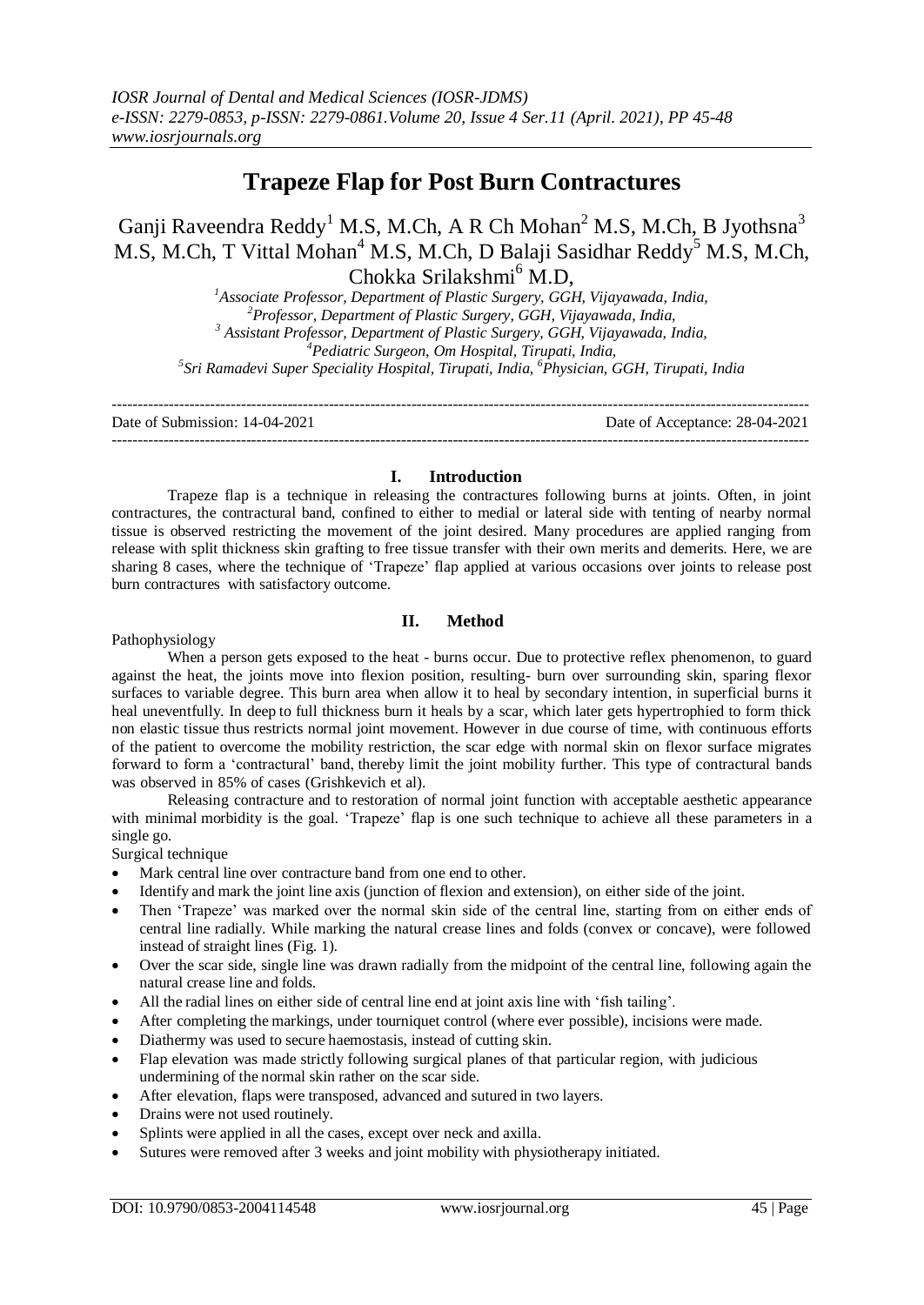

# **III. Results**

This technique of 'Trapeze' flap was applied in various case scenarios to release contractures over neck (2), axilla (1), elbow (2), knee (2), foot (1), in total 8 cases. The age group range from 3 year to 28 years. Most of them were females (6) than males (2). The results were gratifying. The effective gain in length was more than 120%.in all the cases. The range of movement was near total. Often, superficial epidermal peelings especially over scar flaps were not uncommon. Even though wound gaping is one of the common complication, however not interfered with outcome-healed uneventfully. Flap necrosis either partial or total was not observed in any case, not even with scar flaps. Overall patient satisfaction is good.

## Fig.2: Post burn contracture neck with marked flap-showing post surgical result

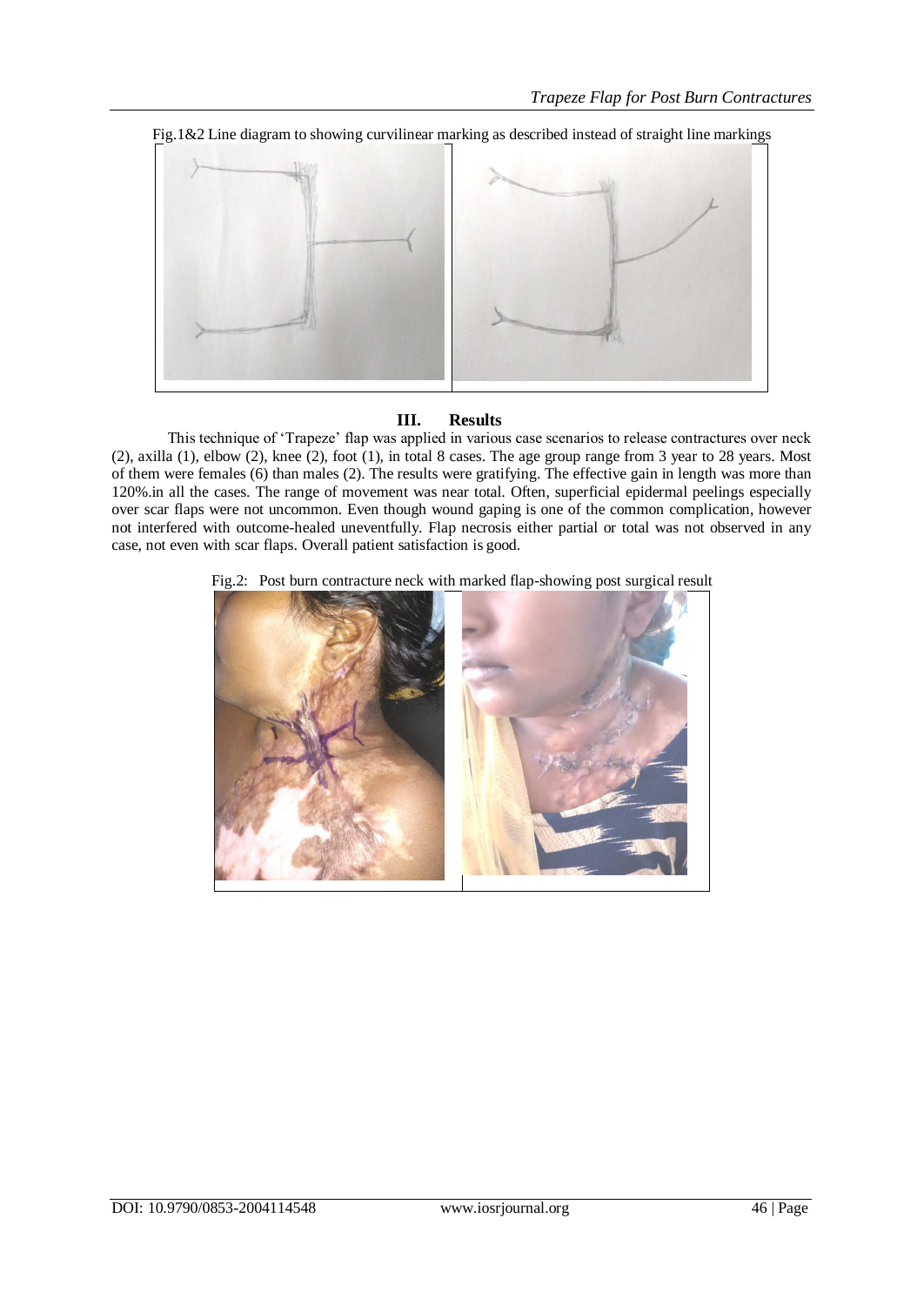Fig.3: Post burn contracture axilla- release showing trapezoid defect-sutured wound showing gain in length



Fig.4: Post burn contracture knee- surgical results with gained length-healed wound



## **IV. Discussion**

Viktor M Grishkevich, described this technique of 'Trapeze flap' elaborately for the first time in his articles and text book 'Plastic and Reconstructive surgery of burns-An atlas of new techniques and strategies'. According to him the surgically recreated defect after contracture release resembles like a 'Trapezoid'. Hence there is a need for a Trapezoid like flaps, rather triangular flaps. So he has designed trapezoid flaps, from one to many according to the scar length, and closed the defect primarily in majority, with minimal donor site morbidity, and zero flap necrosis. His results were aesthetically appealing and minimal recurrence.

In our observation, we also have noticed that, the results are reproducible, as described by original author. The overall gain in length is more than 120%. This is not observed with any local advancement/ transposition flaps of 'Triangular' design. The tip necrosis which is very common with triangular flaps, are totally absent in these flaps. The joints are covered with thin, stretchable elastic skin.

To repeat the results, we would like to suggest few key points. Prior planning with proper marking is a